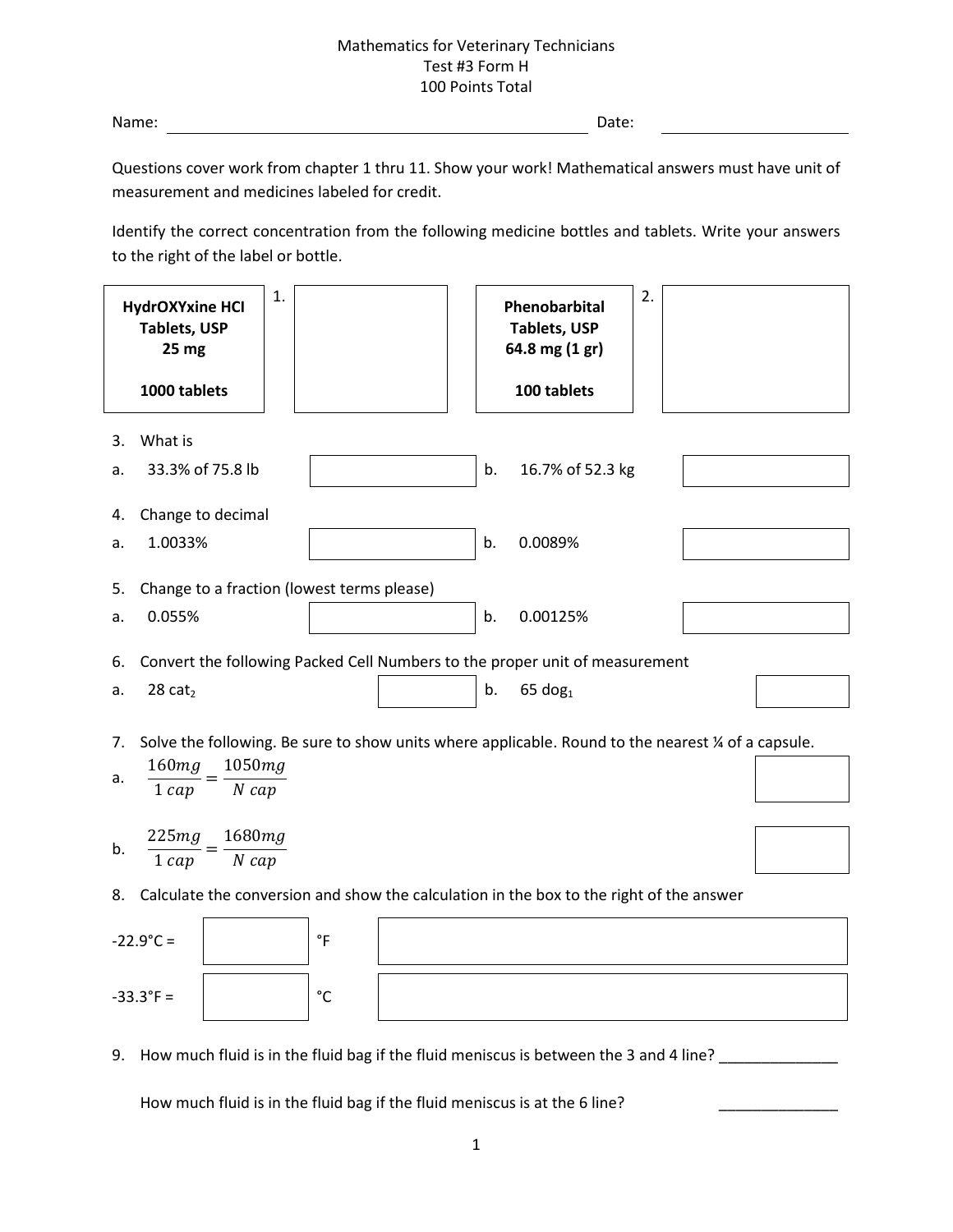10. Determine the infusion for a 12.8 lb cat that is 7% dehydrated.

Compute the replacement volume.

Compute the maintenance volume.

Compute the total volume.

Compute the milliliters per minute infusion rate.

Compute the drips per minute infusion rate.

Compute the anesthesia / surgery rate.

11. Pentobarbital is given to a dog that weighs 25.8 pounds. The dosage rate is 1 cc per 5 lbs body weight. Calculate the dosage and draw a line on the syringe to show it.

| Facts: | Calculation |
|--------|-------------|
|        |             |
|        |             |
|        |             |
|        |             |

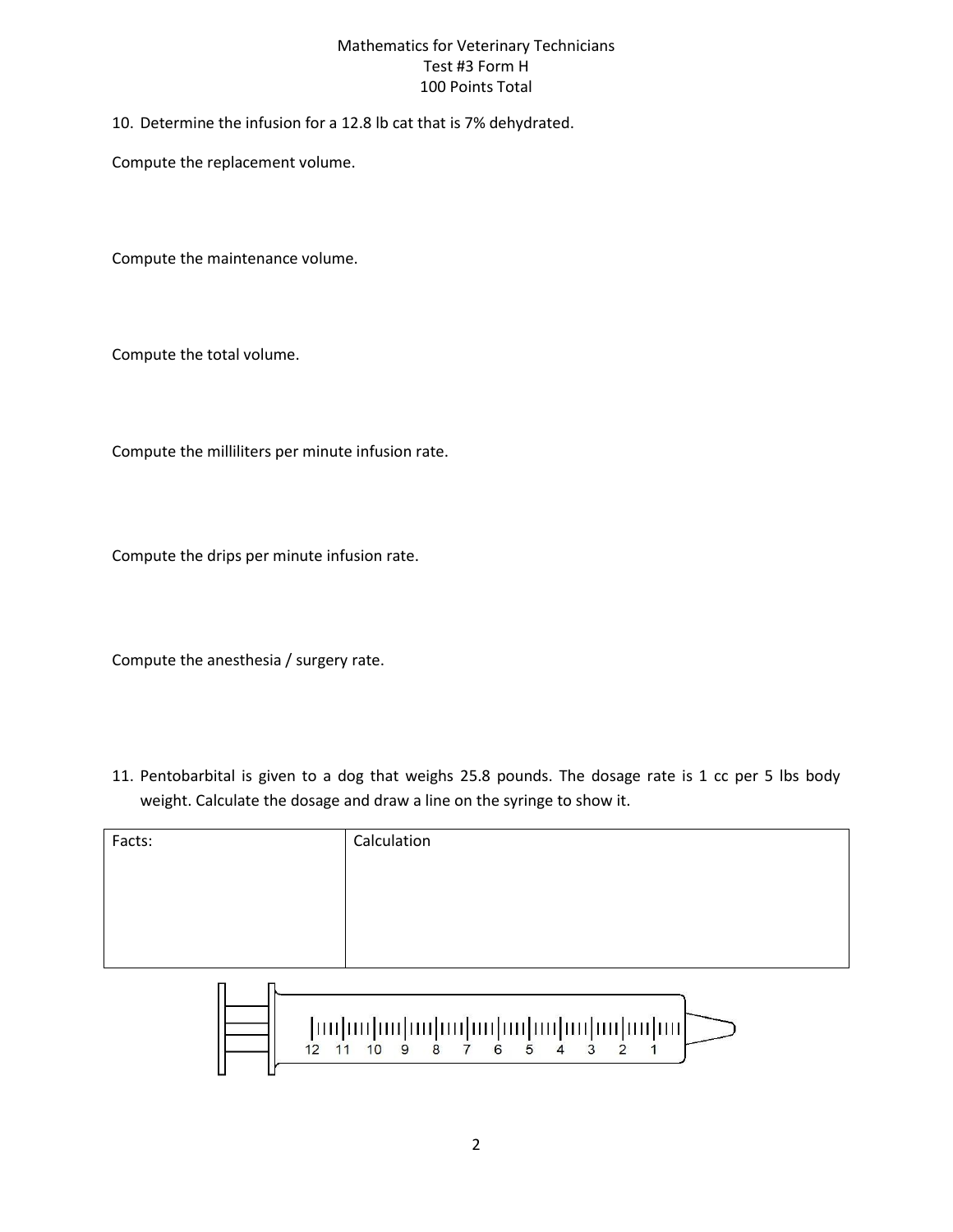- 12. We ordered 300 pounds of lab chemicals.
	- a. What percentage would be left over if we used 24 lbs?
	- b. If we found that 15% of the lab chemicals were contaminated, what amount is that?
- 13. A patient receives a total of 2100mg of medication. If the patient receives the total over a 7-day period and is given three doses a day, what is the strength of each dose?
- 14. Rascal, a 7.5-year-old MN Lab 77.5 lbs, needs to be de-wormed for whipworms with a medication called Panacur. The dosage is 50 mg/kg and is available in a concentration of 100mg/ml. This medication is prescribed as SID x 3D.
	- a. What is the dose (mg) and volume (cc) administered for a single dose?
	- b. What is the total volume that needs to be dispensed?
- 15. You have 1.5L of Chlorhexidine (80%) available. How many liters of 10% Chlorhexidine can we make?

- 16. Pajamas is a 4 year old FS 44.3 pound cocker spaniel has to be placed on Cephalexin for a skin infection. Our dose is 25 mg/kg PO q8h for 14 days with a concentration of 250 mg capsules.
	- a. What is the capsule dosage for Pajamas?
	- b. What is the total number of capsules that we need to dispense?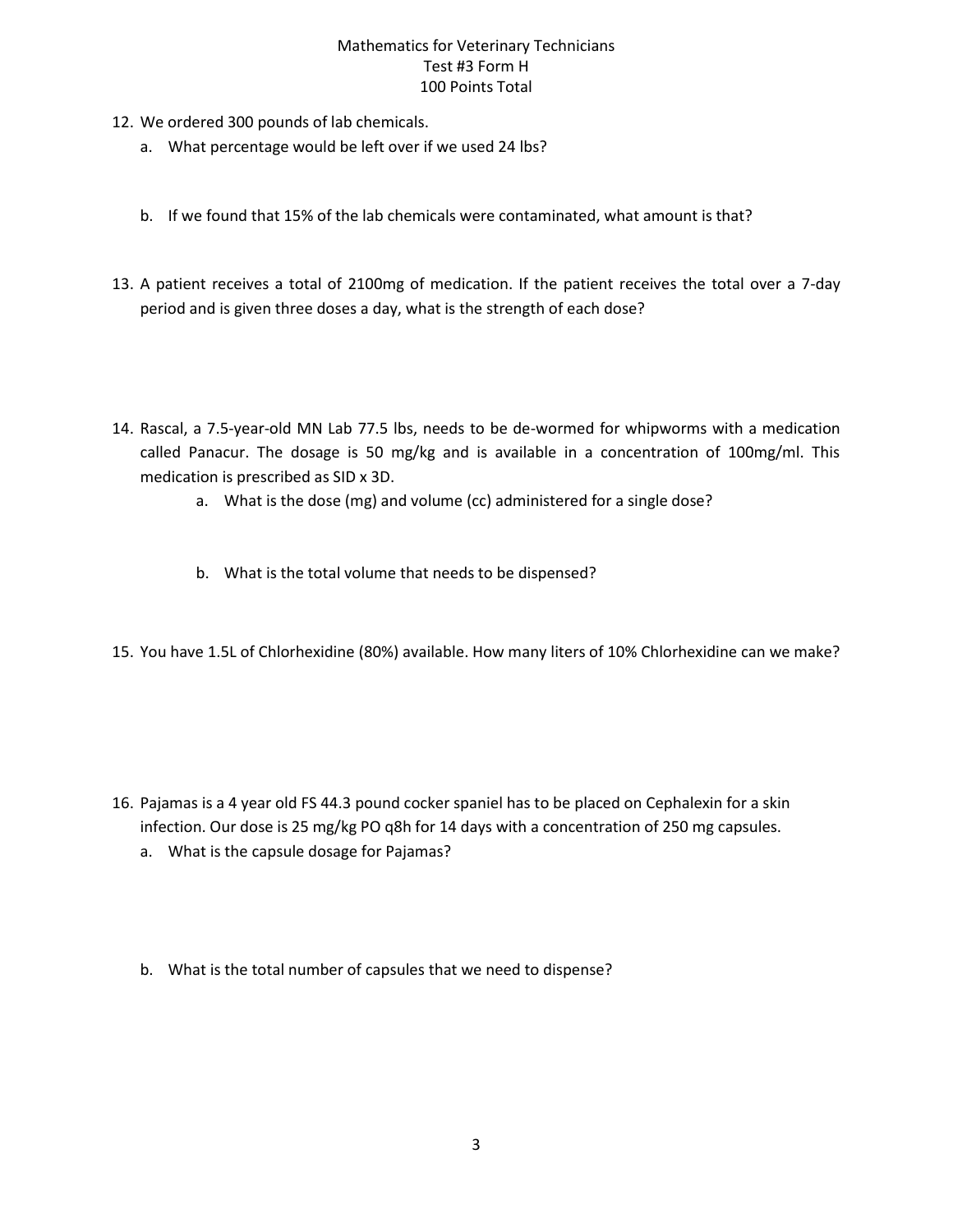17. Determine the infusion for an 1150 lb cow that is 11% dehydrated.

Compute the replacement volume.

Compute the maintenance volume.

Compute the total volume.

Compute the milliliters per minute infusion rate.

Compute the drips per minute infusion rate.

Compute the anesthesia / surgery rate.

18. How many mL of a 60% dextrose stock solution do you need to add to make a 350mL of 5% dextrose solution? How much water will you use?

19. You have a 5 L bottle of 80% dextrose. You need to prepare 550 ml of a 10% dextrose solution. How much of the concentrated solution will you use? How much water will you use?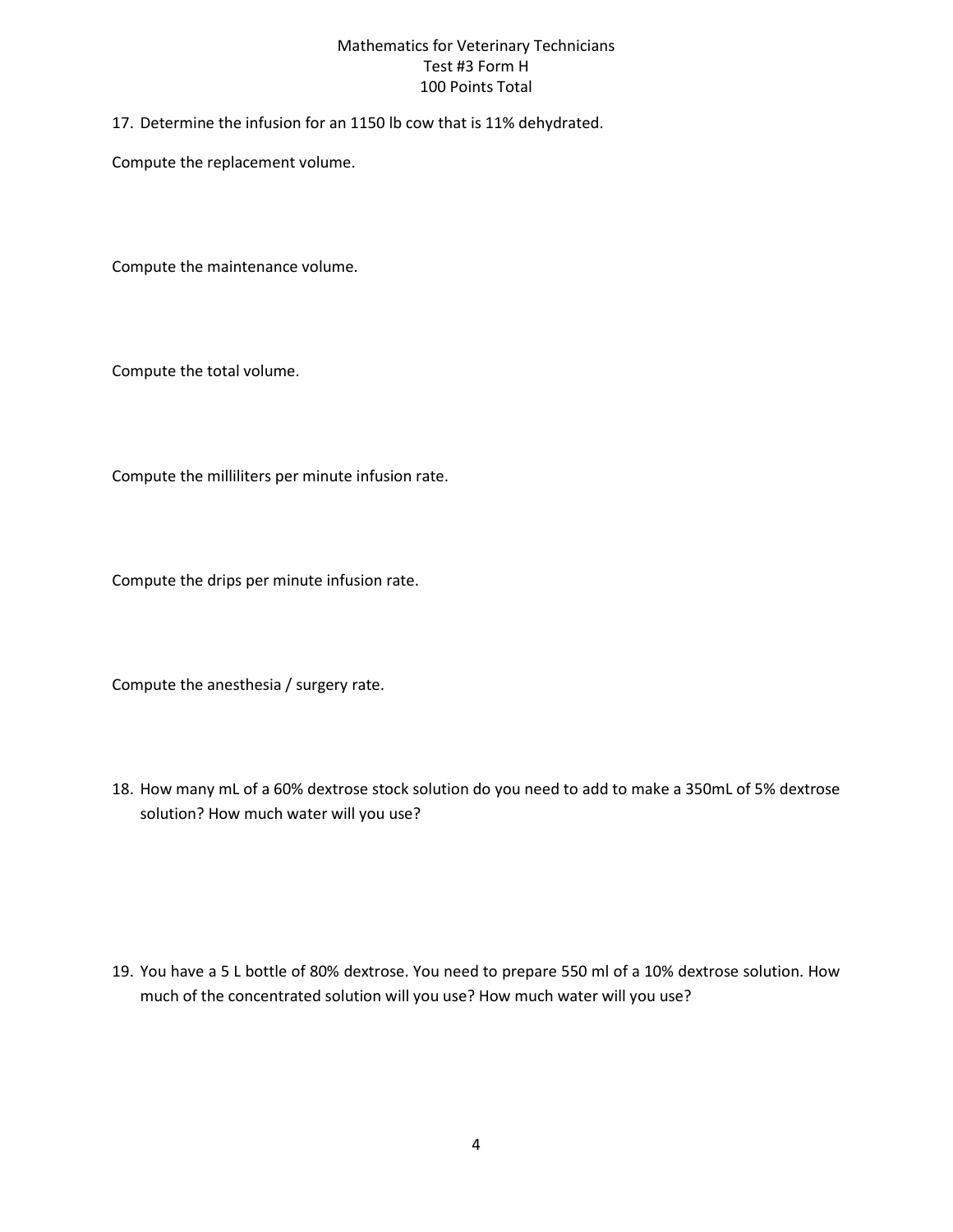- 20. Chien, a 38.6-pound dog has ingested toxins orally this morning and we need to the toxicity with Activated Charcoal. The dose is 10ml/kg. How much Activated Charcoal should Chien receive? (This medication does not have a concentration available).
- 21. What is the Atropine dose as a premedication in mg and ml? The dosage rate is 0.01 mg per pound and has a concentration of 0.54 mg per ml. Our patient weight is 27.5 lbs.
- 22. What is the Acepromazine dose as a premedication in mg and ml? The dosage rate is 0.1 mg per pound and a maximum of 3 mg. A concentration of Acepromazine is 10 mg per ml. Our patient weight is 27.5 lbs.
- 23. What is the total volume in the syringe after proper collection of both medications in problems 21 and 22? Indicate this volume on the syringe with a single arrow.



- 24. Our surgical patient Percy, an 8 year DSH, weighs 22.5 pounds. We are going to induce with Acepromazine at 0.06 cc per 10 lbs, Ketamine at 0.8 cc per 10 pounds and Torbugesic at 0.13 cc per 10 pounds.
	- a. What is the volume (cc) and dosage (mg) of Ketamine for Percy today? Ketamine is available at a concentration of 100mg/ml.
	- b. What is the volume (cc) and dosage (mg) of Torbugesic for Percy today? Torbugesic is available at a concentration of 10mg/ml.
	- c. What is the volume (cc) and dosage (mg) of Acepromazine for Percy today? Acepromazine is available at a concentration of 10mg/ml.